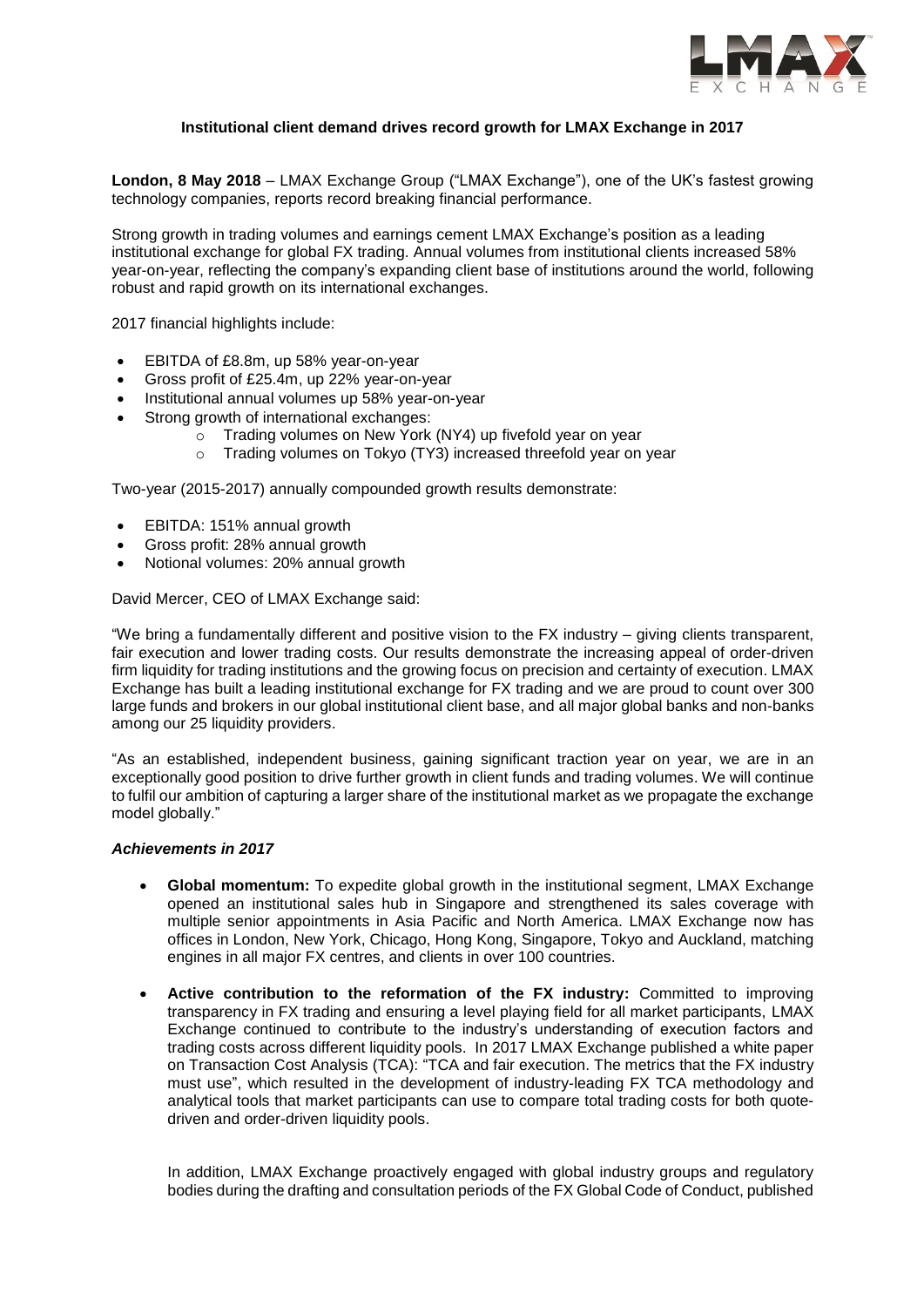

in May 2017. As the first market participant to commit to the code, LMAX Exchange has welcomed its intention to restore trust in the FX industry, but continued to campaign for the next iterations of the code to take a stricter stance regarding the practice of 'last look' and prehedging during the 'last look' window.

• **Requiatory compliance:** A significant project for LMAX Exchange in 2017 was the separation of its brokerage business into a newly FCA regulated entity, LMAX Global, to comply with MiFID II. This was completed successfully in December 2017.

David Mercer commented: "The Company expects strong revenue growth to continue and its market share to increase further in 2018. We are witnessing continued focus on governance and regulatory changes driving more FX trading onto regulated exchanges like LMAX Exchange. These developments are commensurate with the Company's vision of transforming global FX trading into a fairer and more transparent market place."

**– ENDS –**

### **For further information, please contact:**

LMAX Exchange: **Barbara Pozdorovkina** +44 (0)20 3192 2510 [press@LMAX.com](mailto:press@LMAX.com) **FTI Consulting** [LMAXExchange@fticonsulting.com](mailto:LMAXExchange@fticonsulting.com)

## **About the LMAX Exchange Group:**

LMAX Exchange Group is a global, high-growth financial technology company that is leading the transformation of the global FX industry to transparent, fair, precise and consistent execution. Operating one global marketplace for trading FX, metals, indices and commodities, LMAX Exchange Group delivers open access, transparency and level playing field to all market participants.

LMAX Exchange Group offers all clients the ability to trade on LMAX Exchange central limit order book, driven by streaming order-driven liquidity from top tier banks and non-bank financial institutions. Servicing funds, banks, brokerages, asset managers and proprietary trading firms, LMAX Exchange Group offers an anonymous, regulated, rules-based trading environment, order execution in strict price/time priority, and access to real-time streaming market and trade data, enabling all market participants to control execution quality and total trading costs.

Offering a comprehensive range of instruments and ultra-low latency execution, LMAX Exchange Group operates a global FX exchange infrastructure with matching engines in London, New York and Tokyo.

LMAX Exchange Group - a unique vision for global FX. [www.lmax.com](http://www.lmax.com/)

## **Financial technology awards:**

2017 Best FX Trading Venue – (ECN/MTF) – Fund Technology and WSL Awards 2016 Best Trading & Execution Technology – HFM US Technology Awards 2013 Best Overall Testing Project – The European Software Testing Awards 2011 Best Trading System – Financial Sector Technology Awards 2011 Innovative Programming Framework – Oracle Duke's Choice Awards

## **FX industry awards:**

2017, 2016, 2015, 2014, 2013 Best FX Trading Venue – ECN/MTF – Fund Technology & WSL Awards 2017, 2016, 2015, 2014, 2013 Best Margin Sector Platform – Profit & Loss Readers' Choice Awards 2014 Best Infrastructure/Technology Initiative – WSL Institutional Trading Awards 2017, 2013 Best Execution Venue – Forex Magnates Awards

## **Business growth awards:**

2016, 2015 Winner – Deloitte UK Technology Fast 50 2016, 2015 Winner – Deloitte EMEA 500 2015, 2014, 2013 Fastest Growing Tech Company in the UK – Sunday Times Tech Track 100